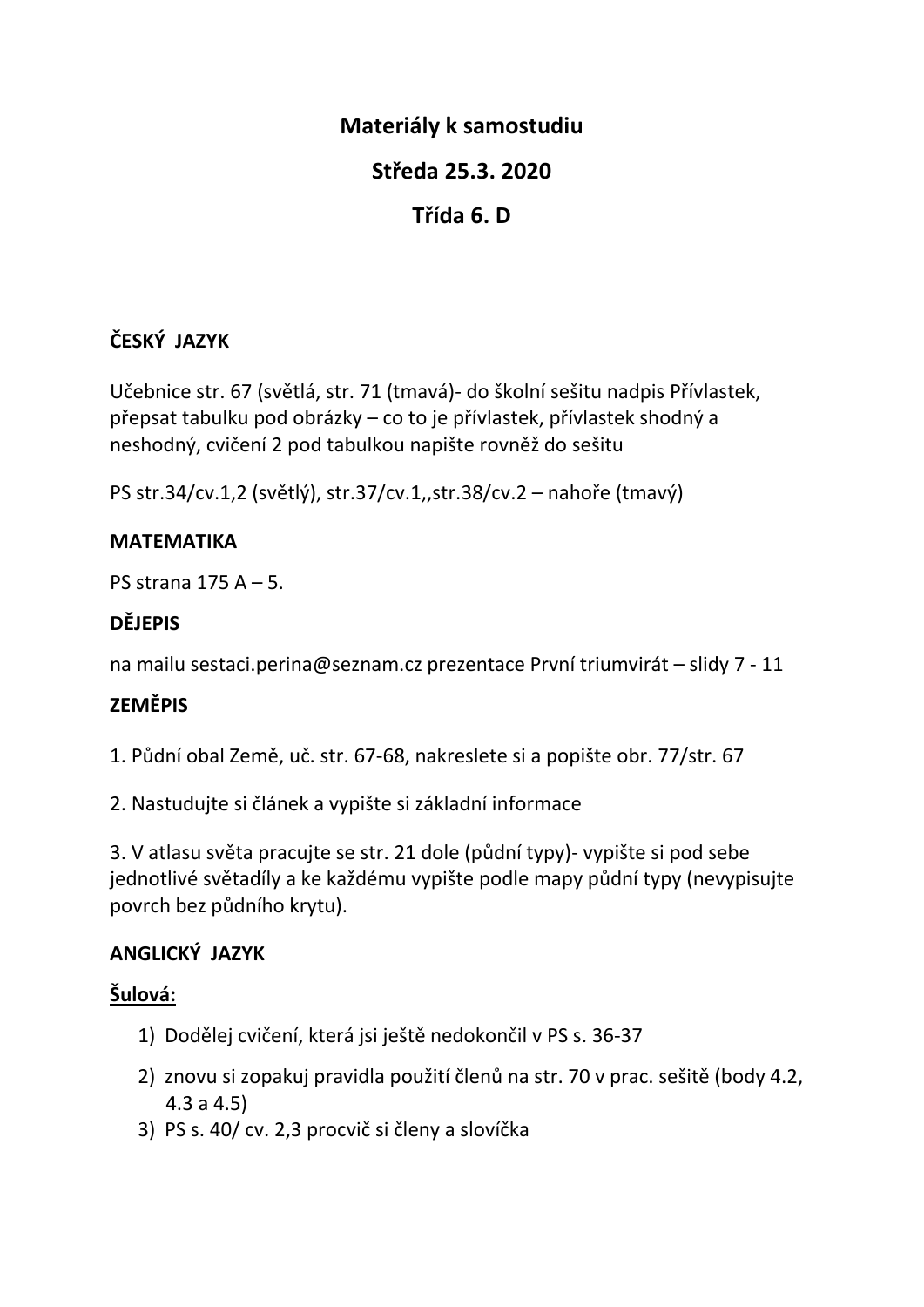#### Jurečková:

1) správné řešení cv. 51/3b:

část 1: 1. some, 2. some 3. a 4. a 5. the 6. the 7. the 8. some 9. the 10. the 11. the

část 2: 1. some 2. a 3. the 4. the 5. some 6. a 7. the some 9. the 10 the

znovu si zopakuj pravidla použití členů na str. 70 v prac. sešitě (body 4.2, 4.3 a  $4.5)$ 

2) COMPLETE THIS RECIPE WITH: A, AN, SOME, ANY

AND CIRCLE THE RIGHT OPTION: IS(N'T) / ARE(N'T).

You really want 1 \_\_\_\_\_\_\_\_\_\_\_\_\_\_\_\_\_\_\_\_\_\_\_\_ pizza, but there is / isn't / are / aren't 2 pizzerias open right now. Don't worry. You can make 3 pitta pizza at home!

Pita is 4 \_\_\_\_\_\_\_\_\_\_\_\_\_\_\_\_\_\_\_\_\_ type of bread from the Middle East, but you can buy it in many shops today. (There is  $/$  isn't  $/$  are  $/$  aren't 5 pitta bread in the supermarket next to my home, so I sometimes use 6 ordinary bread).

cheese on the tomato sauce.

Next, take 9 tomato and 10 onion. Cut the tomato

and the onion and put them on the pitta bread.

Finally put the pitta pizza in the oven and wait ten minutes. BON APPÉTIT!

pokud nemůžeš vytisknout, napiš správné odpovědi do sešitu.

Complete the sentences with  $a/an$ , some or any.

Example: I can't see any children in the park today.

1-Are there girls in your football team?

2-Have you got<br>
<u>paper</u> clips?

3-Here, have nuts.